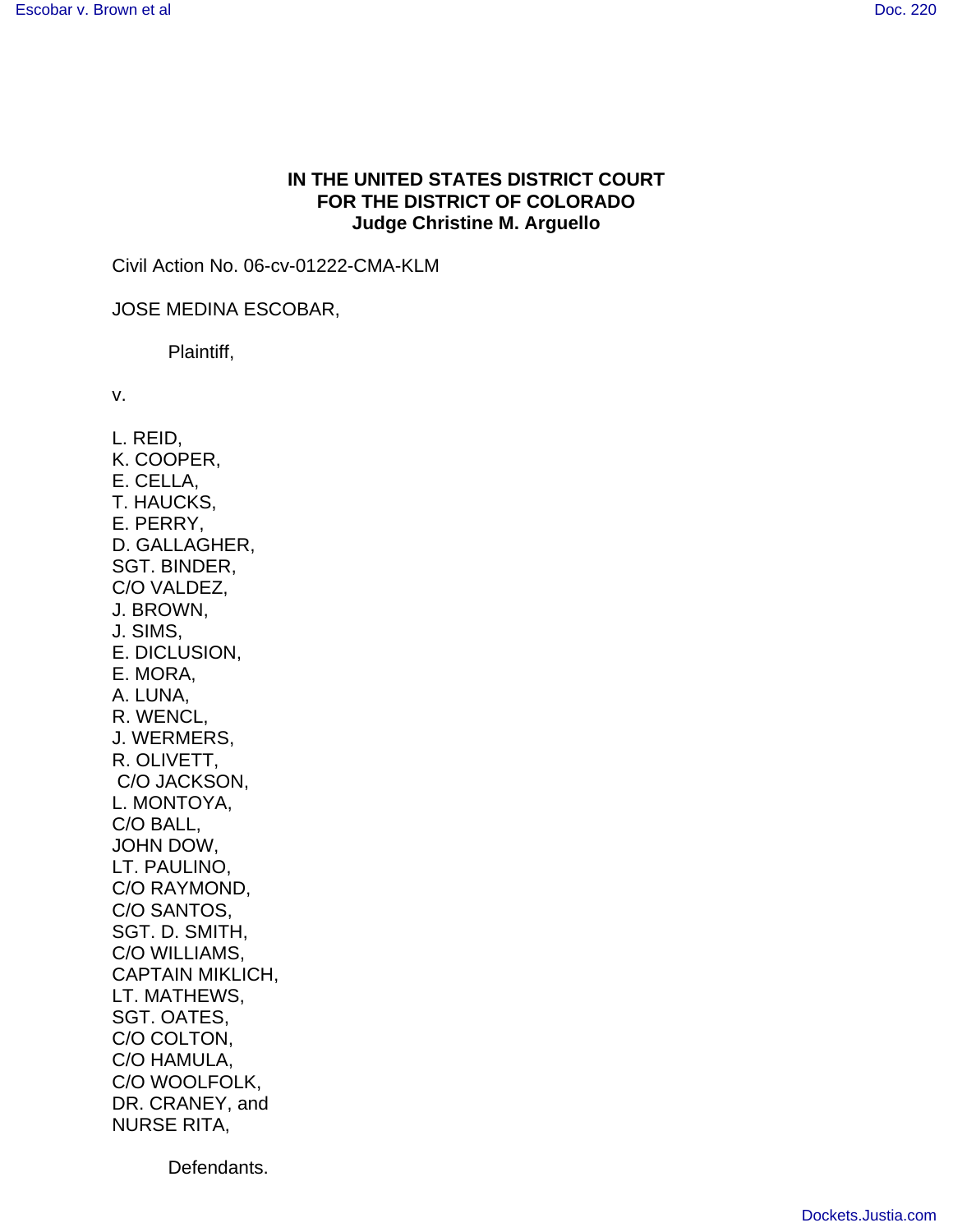## **ORDER DENYING MOTION TO AMEND**

This matter is before the Court on Plaintiff's Motion for Leave to Amend Supplemental Complaint (Doc. # 216). The Motion is DENIED.

This is a prisoner civil rights litigation. Plaintiff has alleged numerous claims against numerous Defendants. At this point, Plaintiff's claims and allegations are contained in three operative complaints. Plaintiff named, but did not plead any allegations concerning Defendants Martin, Craney, or Nurse Rita. In an attempt to save his claims against these Defendants from dismissal,<sup>1</sup> Plaintiff filed the instant Motion for Leave seeking to amend his complaints again. Not surprisingly, the instant amendment would add substantial factual allegations against Defendants Martin, Colton, Hamula, Craney, and Nurse Rita that Plaintiff did not describe in the earlier complaints. However, given the late filing date of the Motion and the prejudice that would result to Defendants if the Court granted it, the Court will deny the Motion for Leave.

Plaintiff must seek permission from Defendants or leave of court before amending his pleadings. *See* Fed. R. Civ. P. 15(a). Federal Rule 15 states that, "The court should freely give leave when justice so requires." Fed. R. Civ. P. 15(a)(2). However, the decision to grant leave is within the discretion of the district court.

<sup>&</sup>lt;sup>1</sup> The Court recently affirmed the Magistrate Judge's Recommendation (over Plaintiff's objections) to grant in part and deny in part Defendants' dispositive motions. (*See* Doc. # 219.) Among the claims dismissed were all claims against Defendants Martin, Craney, and Nurse Rita.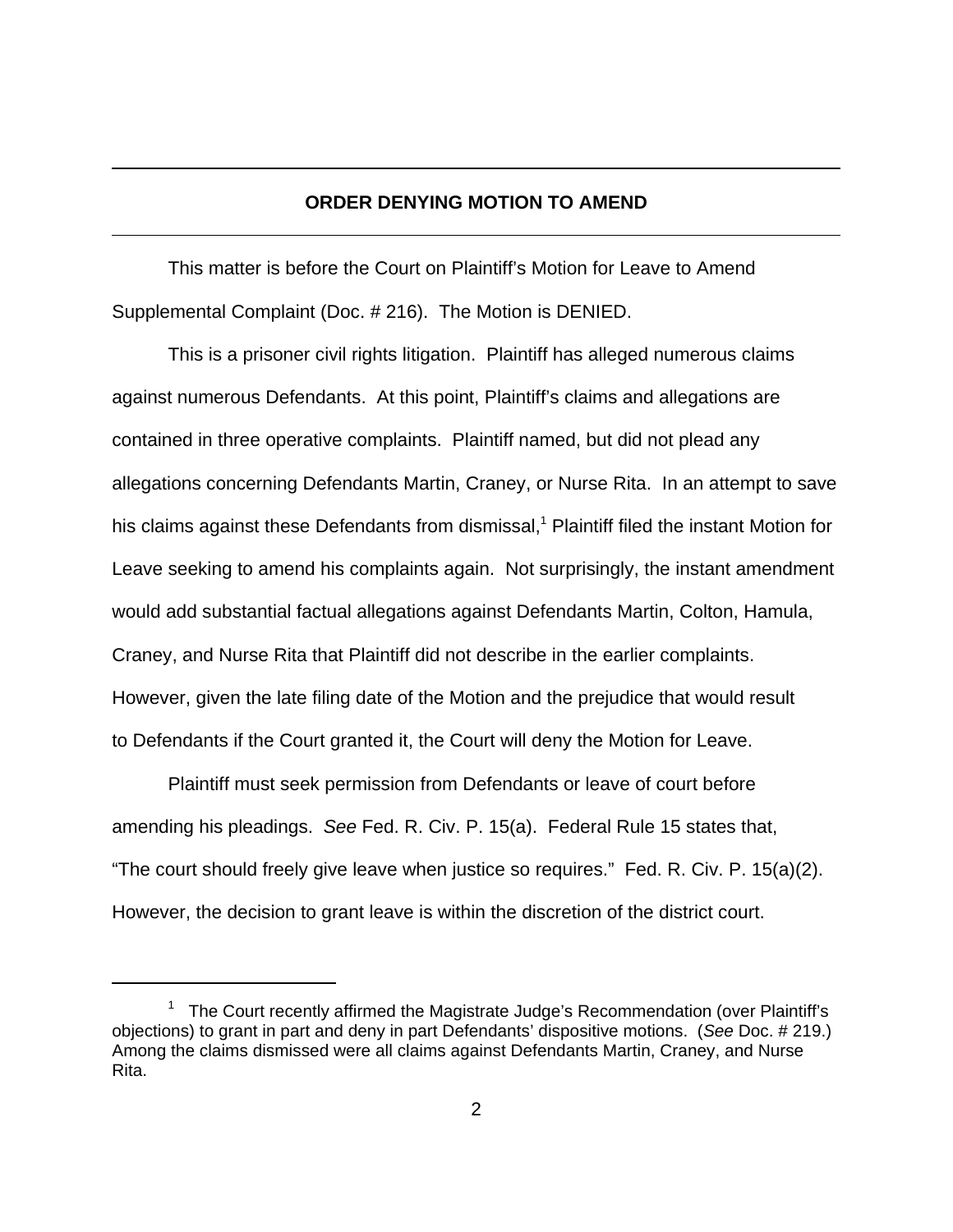*See Zenith Radio Corp. v. Hazeltine Research, Inc.*, 401 U.S. 321, 330 (1971).

Moreover, leave is not automatic; delay or bad faith by Plaintiff, and undue prejudice to Defendants constitute some of the reasons justifying denial of leave to amend. *See Frank v. U.S. West, Inc.*, 3 F.3d 1357, 1365 (10th Cir. 1993). A delay in filing a motion to amend, without more, may be enough to deny leave to amend. *Id.* ("It is well settled in this circuit that untimeliness alone is sufficient reason to deny leave to amend, especially when the party filing the motion has no adequate explanation for the delay.") (citing *Woolsey v. Marion Labs., Inc.*, 934 F.2d 1452, 1462 (10th Cir. 1991) and other cases). Leave to amend is especially suspect when the party seeking to amend knows or should have known the facts contained in the proposed amendment at the time he filed the earlier pleadings, but failed to include them in the earlier pleadings. *See Las Vegas Ice & Cold Storage Co. v. Far W. Bank*, 893 F.2d 1182, 1185 (10th Cir. 1990).

In this case, Plaintiff has not received permission to amend his complaints from Defendants. Instead, he filed the Motion for Leave only after the Magistrate Judge had pointed out that Plaintiff did not allege sufficient facts to state a claim against Defendants Martin, Craney, and Nurse Rita. Thus, Plaintiff filed the Motion for Leave on March 26, 2009, roughly six months after Defendants had filed their dispositive motions. (*See* Docs. # 176, 178, 179 & 216.) This delay between filings justifies denial of the Motion to Amend. *See, e.g., Frank*, 3 F.3d at 1366 (denying amendment that came four months after deadline to amend); *see also Jenner v. Zavaras*, 2009 WL 2351615, \*2

3